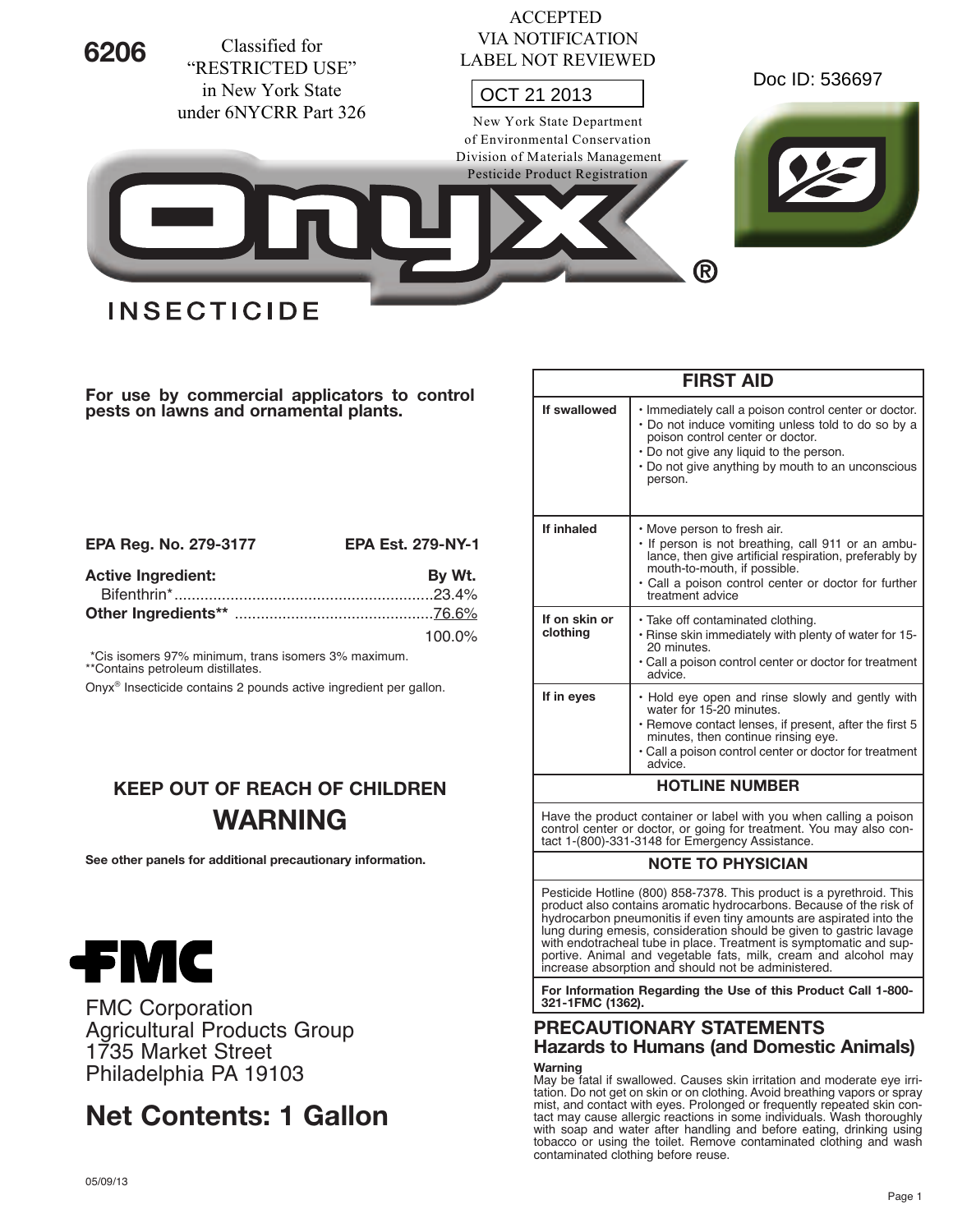All pesticide handlers (mixers, loaders and applicators) must wear long- sleeved coveralls worn over <sup>a</sup> minimum of short-sleeved shirt and short pants, socks, chemical-resistant footwear, chemical-resistant gloves and protective eyewear. After the product is diluted in accordance with label directions for use, shirts, pants, socks, shoes and waterproof gloves are sufficient.

## **Environmental Hazards**

This pesticide is extremely toxic to fish and aquatic invertebrates. Do not apply when weather conditions favor drift from treated areas. Care should be used when spraying to avoid fish and reptile pets in/around ornamen-<br>tal ponds. To protect the environment, do not allow pesticide to enter or run off into storm drains, drainage ditches, gutters or surface waters. Applying this product in calm weather when rain is not predicted for the next 24 hours will help to ensure that wind or rain does not blow or wash pesticide off the treatment area. Rinsing application equipment over the treated area will help to avoid run off to water bodies or drainage systems.

Do not apply this product or allow it to drift to crops or weeds on which Bees are actively foraging. Additional information may be obtained from your Cooperative Extension Service.

# **Physical/Chemical Hazards**

Do not use or store near heat or open flame. Do not apply this product in or on electrical equipment due to the possi- bility of shock hazard.

## **DIRECTIONS FOR USE**

It is a violation of Federal Law to use this product in a manner inconsistent with its labeling.

Do not apply by air.

Do not use in greenhouses, nurseries.

Do not water treated area to the point of run-off.

Do not make applications during rain.

Application is prohibited directly into sewers or drains, or to any area like a gutter where drainage to sewers, storm drains, water bodies, or aquatic habitat can occur. Do not allow the product to enter any drain during or after application.

#### **Additional Application Restrictions for Residential Outdoor Surface and Space Sprays:**

All outdoor applications, if permitted elsewhere on this label, must be limited to spot or crack-and-crevice treatments only, except for the following permitted uses, if allowed elsewhere on this label:

(1) Applications to soil or vegetation, as listed on this label, around structures;

(2) Applications to lawns, turf, and other vegetation, as listed on this label;

(3) Applications to the side of a building, up to a maximum height of 3 feet above grade;

(4) Applications to underside of eaves, soffits, doors, or windows permanently protected from rainfall by <sup>a</sup> covering, overhang, awning, or other structure;

(5) Applications around potential pest entry points into buildings, when limited to a surface band not to exceed one inch in width;

(6) Applications made through the use of <sup>a</sup> coarse, low pressure spray to only those portions of surfaces that are directly above bare soil, lawn, turf, mulch or other vegetation, as listed on this label, and not over an impervious surface, drainage or other condition that could result in runoff into storm drains, drainage ditches, gutters or surface waters, in order to control occasional invaders or aggregating pests.

#### **STORAGE AND DISPOSAL Pesticide Storage**

If crystals are observed, warm material to above 60°F by placing container in warm location. Shake or roll container periodically to redissolve solids. Do not use external source of heat for warming container.

Keep out of reach of children and animals. Store in original containers only. Store in a cool, dry place and avoid excess heat. Carefully open containers. After partial use, replace lids and close tightly. Do not put concentrate or dilute material into food or drink containers. Do not contaminate other pesticides, fertilizers, water, food, or feed by storage or disposal.

In case of spill, avoid contact, isolate area and keep out animals and unprotected persons. Confine spills. Call FMC: (800) 331-3148.

To confine spill: If liquid, dike surrounding area or absorb with sand, cat litter, commercial clay or gel absorbent. If dry material, cover to prevent dispersal. Place damaged package in a holding container. Identify contents.

#### **Pesticide Disposal**

Pesticide wastes are toxic. Improper disposal of excess pesticide, spray mixture, or rinsate is a violation of Federal Law. If these wastes cannot be disposed of by use according to label instructions, contact your State Pesticide or Environmental Control Agency, or the Hazardous Waste representative at the nearest EPA Regional Office for guidance.

#### **Container Disposal**

**Metal or Plastic Container: Non-refillable container.** Do not reuse or refill this container. Triple rinse as follows: Empty the remaining contents into application equipment or mix tank and drain for 10 seconds after flow begins to drip. Fill the container  $\frac{1}{4}$  full with water and recap. Shake for 10 seconds, Pour rinsate into application equipment or mix tank or store rinsate for later use or disposal. Drain for 10 seconds after flow begins to drip. Repeat this procedure two more times Then offer for recycling if available, or reconditioning, or puncture and dispose of in a sanitary landfill, or by other procedures approved by State and local authorities. Do not cut or weld metal containers.

**Returnable/Refillable Containers:** Refill this container with pesticide only. Do not reuse this container for any other purpose. Cleaning the container before final disposal is the responsibility of the person disposing of the container. Cleaning before refilling is the responsibility of the refiller. To clean the container before final disposal, empty the remaining contents into application equipment or mix tank. Fill the container about 10% full with water. Agitate vigorously or recirculate water with the pump for 2 minutes. Pour or pump rinsate into application equipment or rinsate collection system. Repeat this rinsing procedure two more times.

## **General Information on the Use of this Product**

Not for use on plants being grown for sale or other commercial use, or for commercial seed production, or for research purposes. For use on plants intended for aesthetic purposes or climatic modifications and being grown in interior plantscapes, ornamental gardens or parks, or lawns and grounds.

#### **General Applications Instructions**

Onyx<sup>®</sup> Insecticide formulation mixes readily with water and other aque-<br>ous carriers, and controls a wide spectrum of insects and mites on trees,<br>shrubs, foliage plants, non-bearing fruit and nut trees, and flowers in out

Onyx<sup>®</sup> may be tank-mixed with other products, including insect growth regulators. When tank mixing Onyx<sup>®</sup> with other products, observe all precautions and limitations on each separate product label. The addition of sprea may vary with different sources of pesticide products, and local cultural<br>practices. Any tank mixture which has not been previously tested should<br>be prepared on a small scale (pint or quart jar), using the proper propor-<br>t

The following procedure is recommended for preparation of a new tank<br>mix, unless specified otherwise in label directions: (1) Add wettable pow-<br>ders to tank water, (2) Agitate, (3) Add liquids and flowables, (4) Agitate,<br>

appear on the labels of these products. Provide constant agitation to keep the mixture in solution.

#### **LAWN APPLICATION DIRECTIONS**

Lawn: Apply Onyx<sup>®</sup> as a broadcast treatment. Use higher volumes up to 10 gallons of carrier per 1000 square feet to get uniform coverage when treating dense grass foliage.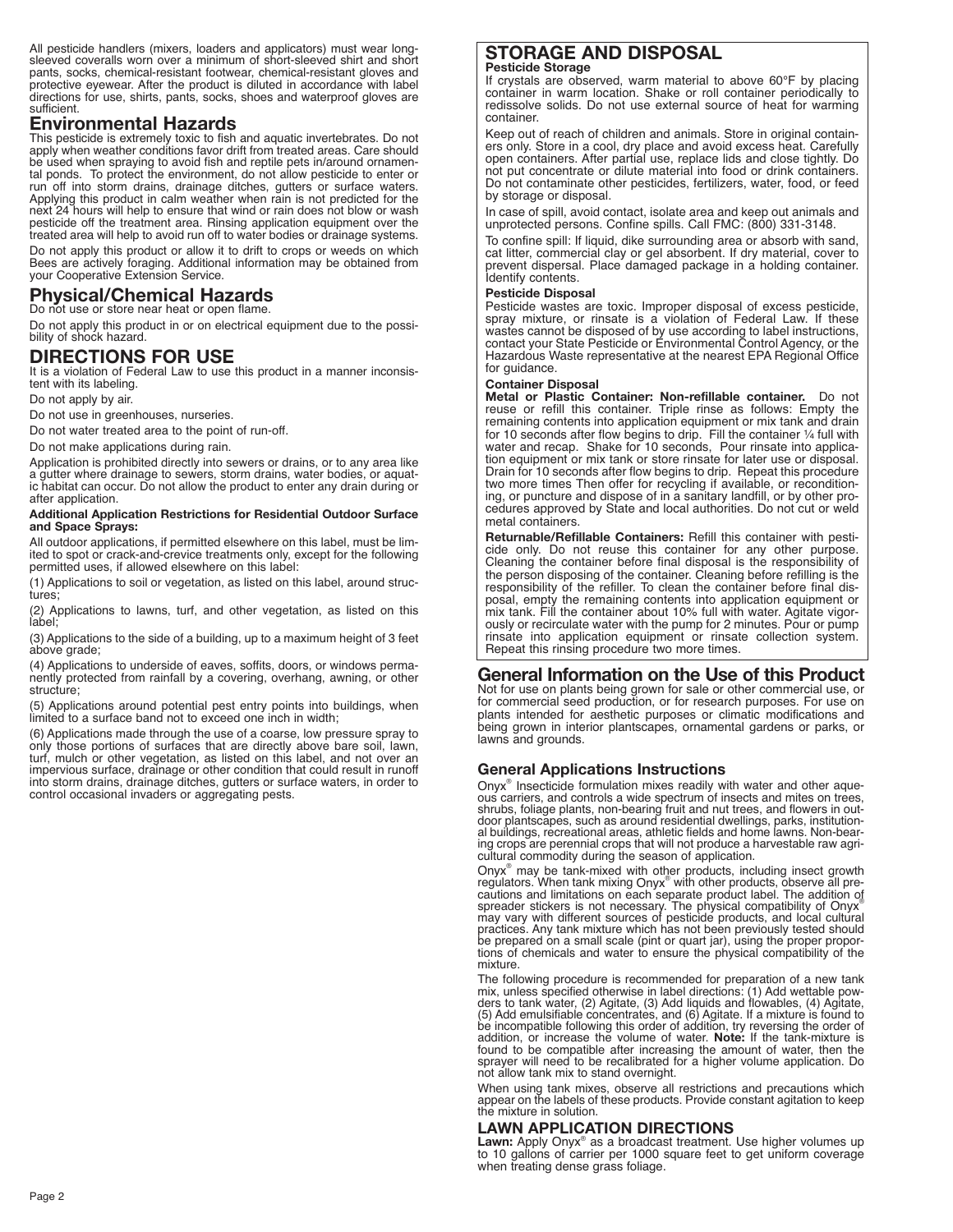For low water volume usage, less than 2 gallons/1000 square feet, addi-<br>tion of a non-ionic or silicone based surfactant (0.25% *V*.) is recom-<br>mended, as is immediate irrigation of treated area with at least 0.25 inches of water following application to ensure efficacy of sub-surface<br>pests such as, but not limited to, Mole Crickets.

# **LAWN APPLICATION RATES**

|                                                                                                                                                                                                                                                                                                                                        | Onyx                                          |
|----------------------------------------------------------------------------------------------------------------------------------------------------------------------------------------------------------------------------------------------------------------------------------------------------------------------------------------|-----------------------------------------------|
| Annual Bluegrass Weevil <sup>1</sup><br>(Listronotus, formerly Hyperodes)<br>Armyworms <sup>2</sup><br><b>Billbugs</b><br>Crane Flies <sup>3</sup><br>Crickets<br>Cutworms <sup>2</sup><br>Earwigs<br>Fall Webworms<br>Fleas (adults, larvae)<br>Grasshoppers<br>Mealybugs<br><b>Mites</b><br>Sod Webworms <sup>2</sup><br>Spittlebugs | $0.07 - 0.15$ fl.ozs.<br>per 1000 square feet |
| Ants<br>Chinch Bugs<br>Imported Fire Ants <sup>5</sup><br>Japanese Beetles (adult)<br>Mole Crickets <sup>4</sup><br>Stink bugs<br>$Ticks^6$                                                                                                                                                                                            | $0.07 - 0.30$ fl.ozs.<br>per 1000 square feet |
| Ground-nesting (solitary) bees and<br>wasps <sup>7</sup>                                                                                                                                                                                                                                                                               | 0.30<br>fl.ozs. per 1000 square feet          |

To maximize efficacy against sub-surface pests, Onyx® Insecticide should be applied with a non-ionic or silicone based surfactant (0.25% <sup>v</sup> /v) in sufficient water to ensure good penetration of spray to soil-thatch matrix. Treated areas should then be irrigated with 0.25 to 0.5 inches of water immediately afterwards paying special attention so that run-off or puddling does not occur. Consult your local extension agent for specific control recommendations for your area.

<sup>1</sup>Applications should be timed to control adult weevils with their earliest spring represent to the detection of the forest that is in full bloom and concludes when<br>activity. This generally begins when Forsythia is in full bloom and concludes when<br>flowering dogwood (Cornus florida) is in full bloom. Cons

2 Delay watering or mowing for <sup>24</sup> hours after application to ensure optimum con- trol of armyworms, cutworms and sod webworms.

<sup>3</sup>Treatments can be made to control early to mid-season larvae (approximately August - February) as they feed on plant crowns. Treatments made to late-sea- son larvae (approximately March, April) may only provide suppression.

<sup>4</sup>For control of overwintered mole crickets apply the lower rate in early spring. For the control of adult Mole Crickets in late-Summer or early Fall, apply the higher<br>rate. To enhance control a non-ionic surfactant or a silicone based surfactant<br>(0.25% v/v) may be applied as a tank-mix for the control of adult mole crickets.

5 This application rate is for foraging ants. See the Pest Control on Outside Surfaces and Around Buildings section for mound control application instructions.

 $^{\circ}$ Ticks (Including ticks that may transmit Lyme Disease and Rocky Mountain Spotted fever): Do not make spot applications. Treat the entire area where exposure to ticks may occur. Use higher spray volumes when treating areas with dense ground cover or heavy leaf litter. Ticks may be reintroduced from sur-<br>rounding areas on host animals. Retreatment may be necessary to achieve<br>and/or maintain control during periods of high pest pressure. Repeat appl be limited to no more than once per seven days.<br>Be necessary only if there are signs of renewed activity. Repeat application should<br>be limited to no more than once per seven days.

**Deer ticks** *(Ixodes sp.)* have a complicated life cycle that ranges over a two year period and involves four life stages. Applications should be made in the late fall and/or early spring to control adult ticks that are usually located on brush or grass above the soil surface and in mid to late spring to control larvae and nymphs that reside in the soil and leaf litter.

**American dog ticks** may be a considerable nuisance in suburban settings, particularly where homes are built on land that was previously field or forest. These<br>ticks commonly congregate along paths or roadways where humans are likely to<br>be encountered. Applications should be made as necessary from early fall to control American dog tick larvae, nymphs and adults.<br><sup>7</sup>Ground-nesting (solitary) bees and wasps (including Bumble Bees, Sweat Bees,

<sup>7</sup>Ground-nesting (solitary) bees and wasps (including Bumble Bees, Sweat Bees,<br>Mining Bees, Digger Bees, Leafcutting Bees, Digger or Threadwaisted Wasps)<br>are helpful biocontrol agents and valuable pollinators. They should possible. If control is necessary, however, nest entrances must first be located.<br>Watch the insects during the day when they are active. Groups of single nests<br>occur in bare soll, grassy / weedy areas, or cavities of shrub

**In New York State, this product may NOT be applied to any grass or turf area within 100 feet of a water body (lake, pond, river, stream, wetland, or drainage ditch).**

**In New York State, do make a single repeat application of this product if there are signs of renewed insect activity, but not sooner than two weeks after the first application.**

Do not apply when wind conditions favor downwind drift to nearby water bodies.

Do not apply when wind velocity exceeds 10 miles per hour.

Apply using nozzles that provide the largest droplet size compatible with adequate coverage.

**Ornamentals and Trees (Foliar applications):** For ornamental applications, dilute 0.26 to 1.28 fluid ounces of Onyx<sup>®</sup> Insecticide per 10 gallons of mister and apply at the rate of 10 gallons per 4,356 square feet. One g in large volumes of water as long as the maximum label rate (1.28 fluid ounces per 4,356 square feet) is not exceeded. Onyx® may be applied through low volume equipment by dilution with water and providing the max- imum label rate (1.28 fluid ounces per 4,356 square feet) is not exceeded.

# **ORNAMENTAL APPLICATION RATES**

|                                                                                                                                                                                                                                                                                                                                                                                                                                                                                                                                                                                                                                                                                                                                                                                        | Rate                |                                        |                                                                                                                                                                                                                                                                                                                                                                                                                                                                                                                                                                                                                                                                                                                                                                                                                                                                                                                                                                                                                                                                                                                                                                                                                                                                                                                                                                                                                     |  |
|----------------------------------------------------------------------------------------------------------------------------------------------------------------------------------------------------------------------------------------------------------------------------------------------------------------------------------------------------------------------------------------------------------------------------------------------------------------------------------------------------------------------------------------------------------------------------------------------------------------------------------------------------------------------------------------------------------------------------------------------------------------------------------------|---------------------|----------------------------------------|---------------------------------------------------------------------------------------------------------------------------------------------------------------------------------------------------------------------------------------------------------------------------------------------------------------------------------------------------------------------------------------------------------------------------------------------------------------------------------------------------------------------------------------------------------------------------------------------------------------------------------------------------------------------------------------------------------------------------------------------------------------------------------------------------------------------------------------------------------------------------------------------------------------------------------------------------------------------------------------------------------------------------------------------------------------------------------------------------------------------------------------------------------------------------------------------------------------------------------------------------------------------------------------------------------------------------------------------------------------------------------------------------------------------|--|
| Pest                                                                                                                                                                                                                                                                                                                                                                                                                                                                                                                                                                                                                                                                                                                                                                                   | lb ai/              | $f$ l.oz. $/$<br>10 Gallons 10 Gallons | Comments                                                                                                                                                                                                                                                                                                                                                                                                                                                                                                                                                                                                                                                                                                                                                                                                                                                                                                                                                                                                                                                                                                                                                                                                                                                                                                                                                                                                            |  |
| Ants<br>Aphids<br>Bagworms<br><b>Black Vine Weevil (adults)</b><br><b>Brown Soft Scales</b><br><b>Broad Mites</b><br><b>Budworms</b><br>Centipedes<br>Cicadas<br><b>Clover Mites</b><br>Crickets<br>Cutworms<br>Douglas-fir Needle Midge<br>Earwigs<br>Elm Leaf Beetles<br>Fall Webworms<br>Flea Beetles<br>Glassywinged Sharp shooter<br>Grasshoppers<br><b>Gypsy Moth Caterpillars</b><br>Lace Bugs<br>Leafhoppers<br>Leaf feeding Caterpillars<br>Mealybugs<br>Millipedes<br>Mole Crickets*<br>Mosquitoes<br>Nantucket Pinetip Moth<br>Orchid Weevil<br>Pillbugs<br><b>Pine Sawflies</b><br>Plant Bugs (incl. Lygus spp)<br>Psyllids<br>Scale (crawlers)<br>Scorpions<br>Sowbugs<br>Spiders<br>Spittlebugs<br><b>Tent Caterpillars</b><br><b>Tip Moths</b><br>Weevils<br>Whiteflies | 0.004<br>to<br>0.02 | 0.26<br>to<br>1.28                     | Apply the specified rate as a full cov-<br>erage foliar spray. Repeat as neces-<br>sary to achieve control using higher<br>rates as pest pressure and foliage<br>area increases. Repeat application<br>should be limited to no more than<br>once per seven days.<br>To control Bagworm: Apply when lar-<br>vae begin to hatch. Spray larvae<br>directly. Applications made when lar-<br>vae are young will be most effective.<br>Spray at the time of bud break to con-<br>trol Douglas-fir needle midge.<br>To control scale crawlers and twig<br>borers: Treat trunks, stems, and twigs<br>in addition to plant foliage. Best<br>results are achieved when thorough<br>spray coverage is achieved at the<br>beginning of crawler activity.<br>Certain cultivars may be sensitive to<br>the final spray solution. A small num-<br>ber of plants should be treated and<br>observed for one week prior to appli-<br>cation to the entire planting.<br>Use of an alternate class of chem-<br>istry in a treatment program is rec-<br>ommended to prevent or delay pest<br>resistance.<br>Use sufficient water to obtain uniform<br>coverage. Typical use rates are 10<br>gallons of spray per 4,356 square<br>feet<br>To control Black Vine Weevil and<br>Fungus Gnat larvae, apply as a<br>drench at the rate of approximately 8<br>ounces of finished spray per 6 inch<br>pot.<br>*For control of overwintered Mole |  |
| <b>Citrus Thrips</b><br>Beet Armyworm<br>Diaprepes (larvae, adult)<br>European Red Mite<br>Leafrollers<br><b>Spider Mites</b><br>Thrips<br>Treehoppers<br><b>Twig Borers</b><br>Zimmerman Pine Moth                                                                                                                                                                                                                                                                                                                                                                                                                                                                                                                                                                                    | 0.006<br>to<br>0.02 | 0.38<br>to<br>1.28                     | Crickets apply the lower rate in early<br>Spring. For the control of adult Mole<br>Crickets in late-Summer or early Fall,<br>apply the higher rate.                                                                                                                                                                                                                                                                                                                                                                                                                                                                                                                                                                                                                                                                                                                                                                                                                                                                                                                                                                                                                                                                                                                                                                                                                                                                 |  |
| Black Vine Weevil (larvae)<br>Fungus Gnats (adults & larvae)<br>Imported Fire Ant Foragers<br>Japanese Beetles (adult)<br>Leafminers<br>Pecan Leaf Scorch Mite<br>Stink Bugs                                                                                                                                                                                                                                                                                                                                                                                                                                                                                                                                                                                                           | 0.01<br>to<br>0.02  | 0.64<br>to<br>1.28                     |                                                                                                                                                                                                                                                                                                                                                                                                                                                                                                                                                                                                                                                                                                                                                                                                                                                                                                                                                                                                                                                                                                                                                                                                                                                                                                                                                                                                                     |  |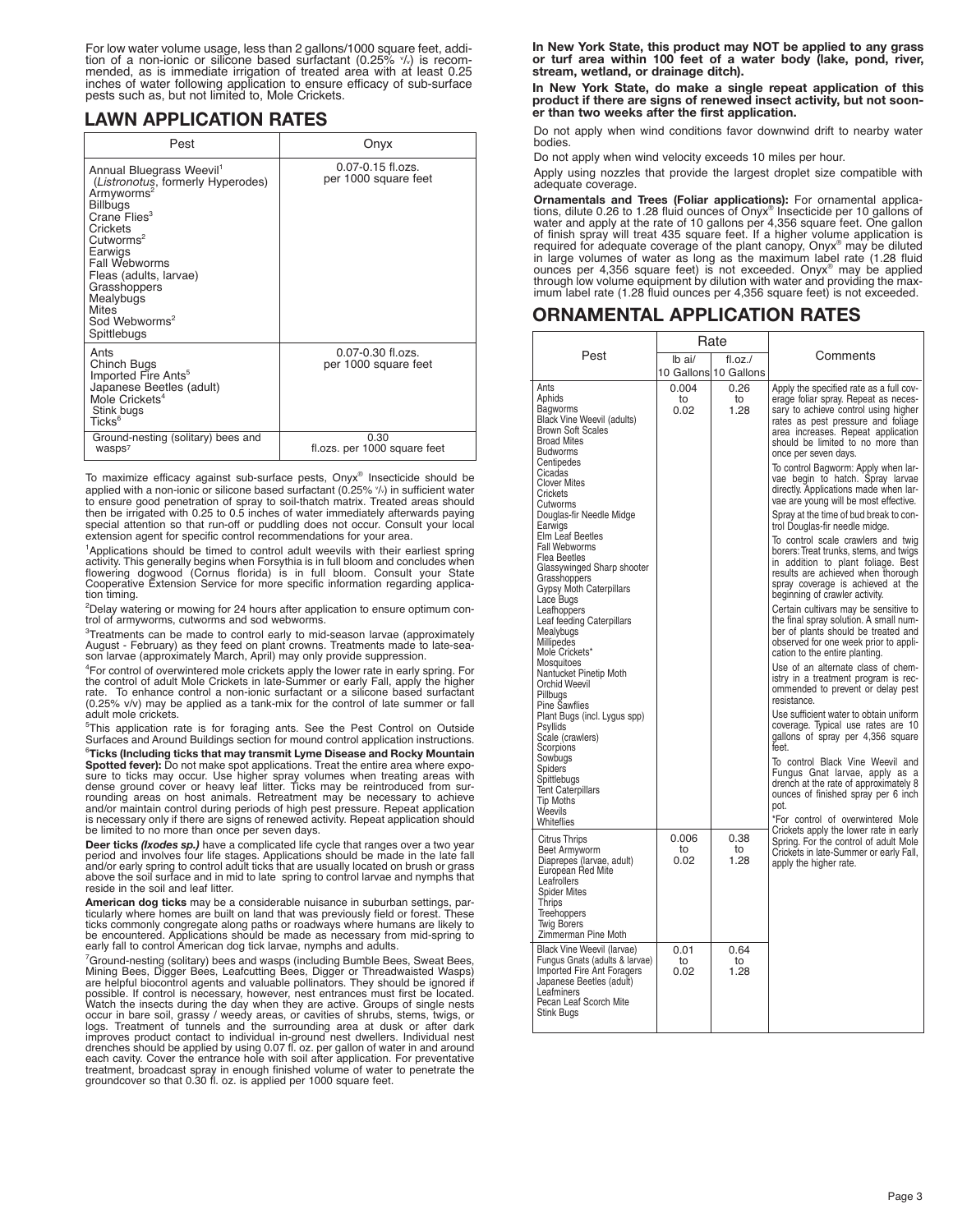# **TRUNK SPRAYS TO ORNAMENTAL TREES**

**Control of** *Dendroctonus* **bark beetles such as mountain** pine beetle, southern pine beetle, western pine beetle,<br>Black turpentine beetle, and engraver beetles (lps spp.)

**Preventative control:** Make applications of a spray mixture containing 1.0 to 2.0 pints of Onyx<sup>®</sup> Insecticide per 100 gallons (0.25 to 0.5 lbs. ai/100 gallons) of water to the trunk of the tree with a hydraulic sprayer in the spring of the year or when a threat of infestation is evident from nearby infested trees. Apply spray directly to the main trunk from the base of the tree to at least half way into the live crown. Spray until the bark is thoroughly wetted by the spray (usually 1 to 4 gallons of spray per tree). Do not apply more than 0.2 lbs. ai (12.8 fl. oz.) of this product to trees per acre. Repeat application may be necessary if reinfestation is likely. Application rates and application timing differ according to the target pest and other factors peculiar to each local situation. Consult your local State Extension specialist or other qualified expert for specific recommendations.

**Treatment of Infested trees to control emerging brood:** Make applications of a spray mixture containing 2.0 pints of this product per 100 gallons of water to trees that still have beetles in the bark. Apply spray directly to the main trunk from the base of the tree to at least half way into the live crown. Spray until the bark is thoroughly wetted by the spray (usually 1 to 4 gallons of spray per tree). Do not apply more than 0.2 lbs. ai (12.8 fl. oz.) of this product per acre. Trees on which all needles have turned brown generally have been vacated and should not be sprayed unless infestation is confirmed. To confirm an infestation, scrape off the outer bark to determine if trees are still infested. If live infestations remain in the trunks, fell the trees and cut into sections. Spray the trunk and large limbs and turn sections so that all of the surface area can be treated. Do not apply more than 0.2 lbs. ai (12.8 fl. oz.) of this product per acre.

#### **Other bark beetles such as Ambrosia beetles, Elm bark beetles and Emerald Ash borer**

**Preventative control:** Make applications of a spray mixture containing 1.0 to 2.0 pints of this product per 100 gallons (0.25 to 0.5 lbs. ai/100 gallons) of water to the trunk, scaffolding and limbs of the tree with a hydraulic sprayer in the early spring or prior to adult beetle flight and tree infestation. Spray until the bark is thoroughly wetted by the spray (usually 6 to 12 gallons of spray per tree). Do not apply more than 0.2 lbs. ai of this product to trees per acre. Repeat application may be necessary if reinfestation is likely or for extended adult emergence and flight. Application rates and application timing differ according to the target pest and other factors peculiar to each local situation. Consult your local State Extension specialist or other qualified expert for specific recommedations.

#### **OTHER BORERS ON ORNAMENTAL TREES**

For other boring insects consult the table below. Application rate and timing will vary according to geographic location and environmental conditions. Spray until the bark is thoroughly wetted by the spray (usually 1 to 4 gallons of spray per tree). Do not apply more than 100 gallons of diluted spray mixture to trees on a treated acre. Consult your local County or State Extension specialist or other qualified authority for specific recommendations.

| Pest                                                                                                                                | <b>Recommended Rate</b>                   | <b>Specific Instructions</b>                                                   |  |
|-------------------------------------------------------------------------------------------------------------------------------------|-------------------------------------------|--------------------------------------------------------------------------------|--|
| Clearwing Moth borers<br>Ash borer, banded ash<br>clearwing, Dogwood<br>borer, Lesser peachtree<br>borer, Lilac borer, Oak<br>borer | 6.4 to 12.8 fl. oz.<br>per<br>100 gallons | lower<br>Apply to the<br>branches and trunks<br>prior to adult emer-<br>gence. |  |
| Coleopteran borers<br>Bronze birch borer.<br>Flatheaded appletree<br>borer                                                          | 6.4 to 12.8 fl. oz.<br>per<br>100 gallons |                                                                                |  |
| For<br>maximum residual<br>control of the above listed<br>pests.                                                                    | 12.8 fl. oz.<br>per<br>100 gallons        |                                                                                |  |

#### **Pest Control on Outside Surfaces and Around Buildings**

Follow Additional Application Restriction for Residential Outdoor Surface and Space Sprays under DIRECTIONS FOR USE.

For control of ants, including Carpenter Ants, Armyworms, Bees, Centipedes, Chiggers, Chinch Bugs, Clover Mites, Crickets, Cutworms, Dichondra Flea Beetles, Earwigs, European Craneflies, Flees, Flies, Grasshoppers, Hornets, Millipedes, Mosquitoes, Moths, Roaches, including Cockroaches, Scorpions, Sod Webworms, Sowbugs (Pillbugs), spiders including Black Widow Spiders, Springtails, Stink Bugs and Wasps.

Apply Onyx® Insecticide using a 0.03 to 0.06% emulsion as a residual spray to outside surfaces of buildings including, but not limited to, exterior siding, foundations, porches, window frames, eaves, patios, garages, refuse dumps, lawns such as grass areas adjacent or around private homes, duplexes, townhouses, condominiums, house trailers, apartment complexes, carports, garages, fence lines, storage sheds, barns, and other residential and non-commercial structures, soil, trunks of woody ornamentals and other areas where pests congregate or have been seen.

For 0.03% emulsion, mix 1/6 fluid oz. of Onyx® Insecticide per gallon of water. For 0.06% emulsion, mix 1/3 fluid oz. Onyx® Insecticide per gallon of water (1 fluid oz. = 2 tablespoons). Do not use household utensils to measure Onyx® Insecticide. Use the higher rate for heavy pest infestation, quicker knockdown or longer residual control. Repeat treatment as necessary to maintain effectiveness. Repeat application should be limited to no more than once per seven days.

Applications to vertical exterior surfaces (e.g., foundations) are permitted to a maximum height of 3 feet from ground level. Sections of vertical exterior surfaces that abut non-porous horizontal surfaces can only be treated if either 1) these sections are protected from rainfall and spray from sprinklers or 2) they do not drain into a sewer, storm drain, or curbside gutter (e.g., not to sections that abut driveways or sidewalks that drain into streets).

**Perimeter Treatment:** Apply to a band of soil and vegetation 6 to 10 feet wide around and adjacent to the structure. Also, treat the foundation of the structure to a height of 2 to 3 feet. Use a spray volume of 2 to 10 gallons of emulsion per 1000 square feet. Higher volumes of water may be needed if mulch or leaf litter is present or foliage is dense. House siding may be treated if pests such as Gypsy Moth adults and caterpillars, Boxelder Bugs, Elm Leaf Beetles, Earwigs or Silverfish are present. For sections of foundation that abut non-porous horizontal surfaces, the treated areas must be protected from rainfall and spray from sprinklers or they do not drain into a sewer, storm drain, or curbside gutter (e.g. not to sections that abut driveways or sidewalks that drain into streets).

**For Optimal Control of Ant Mounds use Onyx® Insecticide 0.06% emulsion as Drench Method:** Apply 1-2 gallons of emulsion to each mound area by sprinkling the mound until it is wet and treat 3 feet out around the mound. Use the higher volume for mounds larger than 12". For best results, apply in cool weather, such as in early morning or late evening hours, but not in the heat of the day.

**Application to Home Lawns:** Apply Onyx® Insecticide as a broadcast treatment in 2 to 10 gallons of carrier per 1000 square feet. Use higher volumes to get uniform coverage when treating dense grass foliage.

# **Attention**

Do not apply to pets, crops, or sources of electricity.

Firewood is not to be treated.

Use only in well ventilated areas.

Do not allow spray to contact food, foodstuffs, food contacting surfaces, food utensils or water supplies.

Thoroughly wash dishes and food handling utensils with soap and water if they become contaminated by application of this product.

Do not treat areas where food is exposed.

Do not apply this pesticide in livestock buildings (barns).

Do not apply a broadcast application to interior surfaces of homes. Keep children and pets off treated areas following application until the spray has dried.